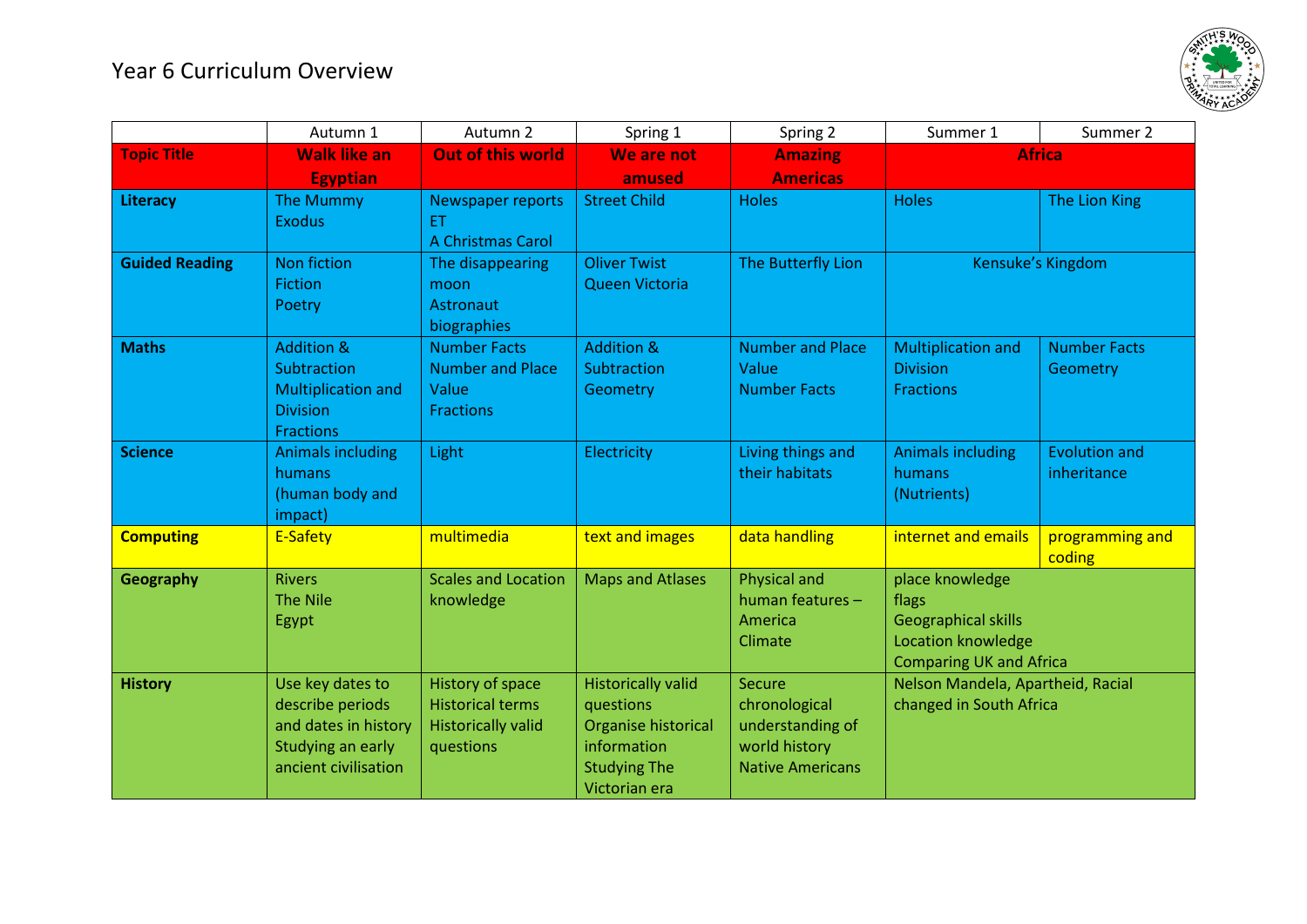## Year 6 Curriculum Overview



|                   | understand life in a<br>non-European<br>society                           | Use key dates to<br>describe periods<br>and dates in history |                                                                                      | understand life in a<br>non-European<br>society<br>Compare and<br>contrast to British<br>history |                                                                                                                          |                               |
|-------------------|---------------------------------------------------------------------------|--------------------------------------------------------------|--------------------------------------------------------------------------------------|--------------------------------------------------------------------------------------------------|--------------------------------------------------------------------------------------------------------------------------|-------------------------------|
| <b>DT</b>         | Mummification<br>(Clay)<br>Tutankhamun mask                               | Design and make a<br>rocket that can<br>launch               |                                                                                      | Make your own<br>hotdog                                                                          | Made an African dish<br>creating a pulley system for a water well                                                        |                               |
| Art               | Hieroglyphics                                                             | Porthole pictures                                            | <b>Recreate the work</b><br>of a chosen<br>Victorian artist                          | <b>Draw Disney</b><br>Characters/                                                                | African animals<br>African patterns<br>Sunset background with silhouette<br>African mask                                 |                               |
| <b>MFL</b>        | <b>Greetings and</b><br>introductions                                     |                                                              | <b>Numbers and</b><br>animals                                                        |                                                                                                  | Family                                                                                                                   |                               |
| <b>RE</b>         | <b>Human rights</b><br><b>Moral questions</b>                             | <b>Making a</b><br>difference - people<br>of faith           | <b>Hindu worship</b>                                                                 | The final mystery $-$<br>multi faith                                                             | The Bible -<br>Christianity                                                                                              | Sacred places-<br>multi faith |
| <b>PE</b>         | <b>IG Rugby</b>                                                           | <b>OAA</b>                                                   | <b>Gymnastics and</b><br>Dance                                                       | NandW Table<br><b>Tennis</b>                                                                     | SandF<br>Baseball/Softball                                                                                               | <b>Athletics</b>              |
| <b>PSHE</b>       | Being me in my<br>world                                                   | <b>Celebrating</b><br>difference                             | <b>Dreams and Goals</b>                                                              | <b>Healthy Me</b>                                                                                | Relationships                                                                                                            | <b>Changing me</b>            |
| <b>Music</b>      |                                                                           | <b>Happy</b>                                                 |                                                                                      | You've got a friend                                                                              |                                                                                                                          | Reflect. Rewind,<br>Replay    |
| <b>Enrichment</b> | <b>Food tasting</b><br>Hieroglyphic<br>writing<br><b>Mummify a tomato</b> | <b>Leicester Space</b><br><b>Museum</b><br>60s Day           | <b>Black Country</b><br><b>Museum</b><br><b>Victorian Day</b><br><b>Food Tasting</b> | <b>Americas Food</b><br><b>Tasting</b><br><b>Movie Night Holes</b>                               | <b>Lion King Musical</b><br><b>Harry Potter World/Paris trips</b><br><b>Drayton Manor</b><br><b>Kingsbury Water Park</b> |                               |